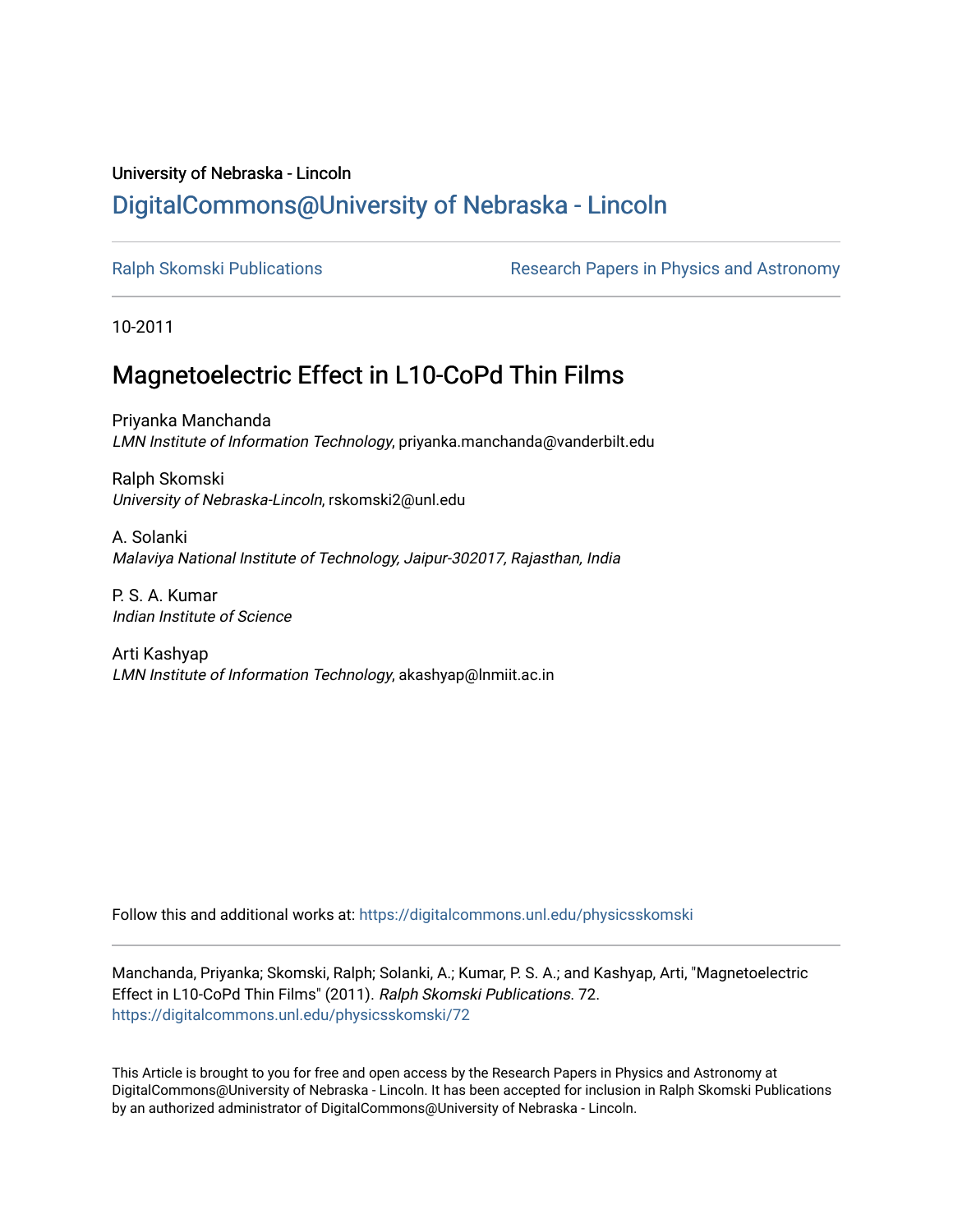# **Magnetoelectric Effect in**  $L1_0$ **-CoPd Thin Films**

P. Manchanda<sup>1</sup>, R. Skomski<sup>2</sup>, A. K. Solanki<sup>3</sup>, P. S. A. Kumar<sup>4</sup>, and A. Kashyap<sup>1</sup>

<sup>1</sup>The LNM Institute of Information Technology, Jaipur, Rajasthan 302031, India

<sup>2</sup>Department of Physics and Astronomy and Nebraska Center for Materials and Nanoscience, University of Nebraska, Lincoln,

NE 68588 USA

Malaviya National Institute of Technology, Jaipur 302017, India

<sup>4</sup>Department of Physics, Indian Institute of Science, Bangalore 560012, India

The effect of an applied electric field on the magnetic properties of  $L1_0$ -ordered CoPd thin films is investigated by first-principle **calculations. Both the magnetic moment and the magnetocrystalline anisotropy of the surface atoms are changed by the electric field, but the net effect depends on the surface termination. The magnetocrystalline anisotropy switches from in-plane to perpendicular in the presence of external electric field. Typical magnetic-moment changes are 0.1**  $\mu_B$  per eV/ $\AA$ . The main mechanism is the shift of the Fermi **level, but the anisotropy change also reflects a crystal-field change due to incomplete screening.**

*Index Terms—***Anisotropy, magnetoelectric material, magnetic moment, thin films.**

## I. INTRODUCTION

I N the last few years, the magnetoelectric effect has sparked intense research, partially motivated by potential applications in spintronics and high-density magnetic recording [1]. The effect consists in the creation of a magnetization change due to an electric field [2] and is related to electrically controlled exchange bias [3] and magnetocrystalline anisotropy [4]. There are two main magnetoelectric (ME) mechanisms [5], [6]. The first mechanism involves mechanical strain, that is, the external electric field changes the magnetization of the multiferroic by displacing ions from their original positions. In the second mechanism, the ferroelectric and ferromagnetic degrees of freedom couple through electronic effects [5], [11]. The electron screens the electric field over the screening length of the metal and the electron does not penetrate into the bulk of metals and the induced electric charge is confined to a depth of the order of atomic dimensions from the surface. The effect is therefore also known as the surface magnetoelectric effect.

Very recently, it has been found that an electric field modifies the coercivity of  $L1_0$ -ordered FePd and FePt thin films in an electrochemical environment [4]. Furthermore, the magnetization direction of the magnetic semiconductors (Ga, Mn)As in a metal–insulator–semiconductor structure can be tuned by the application of an electric field [12]. Using first-principle calculations it has been demonstrated that ferromagnetism is created at Pd thin-film surfaces through the application of an external electric field [14]. It has also been reported that an external electric field modifies the magnetization of  $L1_0$ -CoPd thin films [7] and changes the magnetization state of a  $Fe/Cu(111)$  thin film [8]. The effect of electric field on the magnetocrystalline anisotropy of transition-metal monolayers has also been predicted using first-principle calculations [13].

Color versions of one or more of the figures in this paper are available online at http://ieeexplore.ieee.org.

Digital Object Identifier 10.1109/TMAG.2011.2147293



Fig. 1. Atomic structure of the considered Pd–Co thin film. Both the top and the bottom of the film are Co-terminated, which is important for the physical understanding of the ME effect.

Motivated by these experimental and theoretical findings, we use first-principle calculations to study the influence of external electric effect on the magnetic properties of  $L1_0$ -ordered CoPd films. Our calculations show that an electric field yield substantial change in surface magnetization and anisotropy, due to change in the surface electric density at the Fermi level.

#### II. NUMERICAL DETAILS

The calculations have been performed using the density-functional calculations for  $L1_0$ -CoPd thin-films ( $a = 3.70$  Å,  $c =$  $3.67$  Å) having a thickness of seven monolayers (MLs) with vacuum of 18 Å. The  $L1_0$ -CoPd films were modeled by tetragonal supercell, as shown in Fig. 1. The calculations are based on projector augmented wave (PAW) implemented in the Vienna *ab-initio* simulation package (VASP) [9]. Exchange and correlations are treated within the generalized gradient approximation (GGA), and the electronic wave functions are represented by plane waves with a cutoff energy of 500 eV. We have used a  $13 \times 13 \times 1$  Monkhorst–Pack grid for k-point sampling for the self-consistent calculations. All structure relaxations are performed until the Hellmann–Feynman forces on the relaxed atoms become less than  $0.01 \text{ eV/A}$ . The external electric field is introduced by the planar dipole layer method [10]. The spin-orbit coupling was included to determine the magnetocrystalline anisotropy (MCA) and calculated using the difference between the total energy for the magnetization perpendicular (001) and parallel (100) to the surface.

Manuscript received February 21, 2011; accepted April 13, 2011. Date of current version September 23, 2011. Corresponding author: A. Kashyap (e-mail: arti.kashyap@lnmiit.com).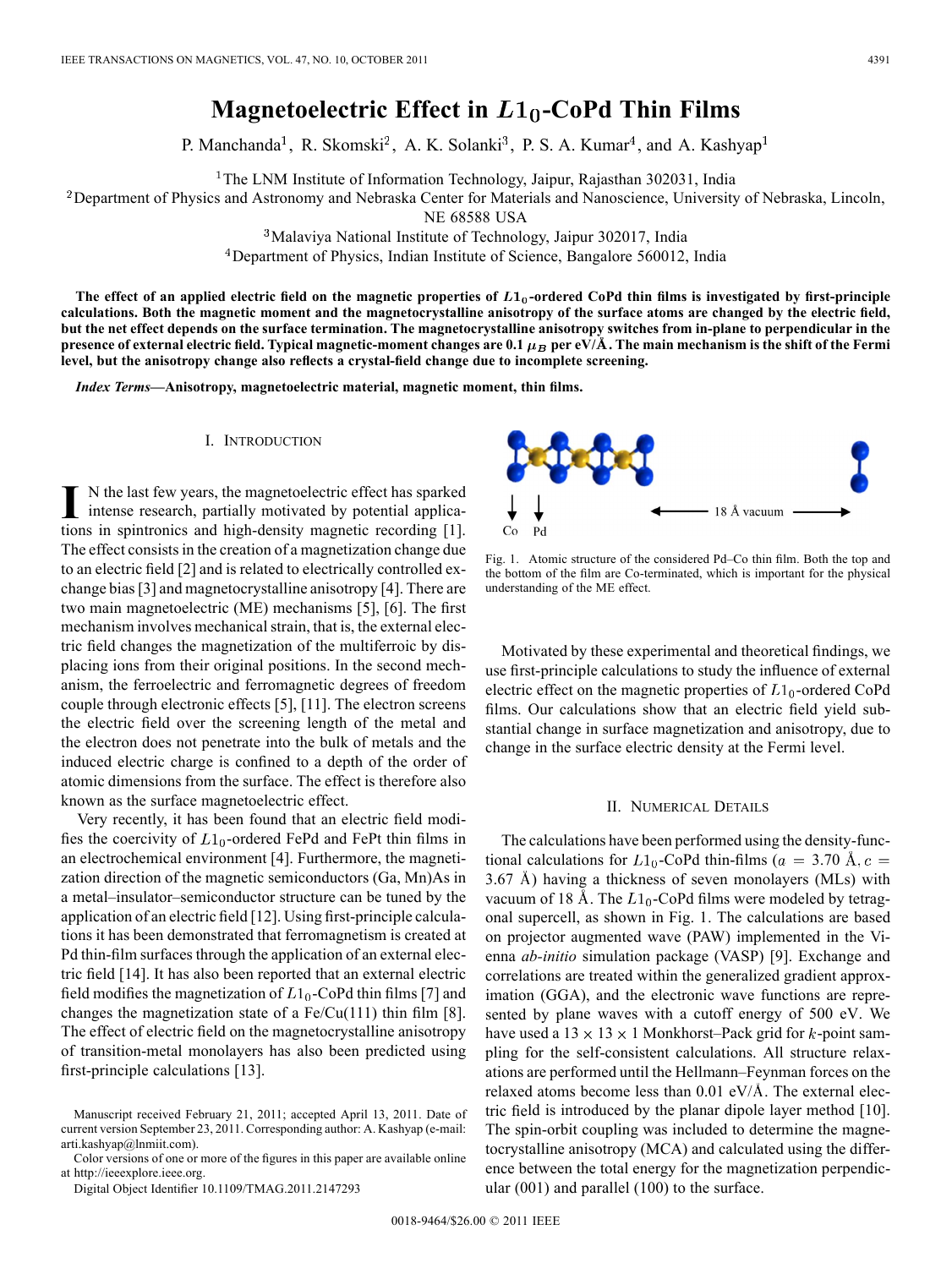

Fig. 2. Magnetic moment per Co surface atom as a function of applied electric field.



Fig. 3. Effect of the electric field on the local density of states (LDOS).

#### III. RESULTS

Fig. 2 shows the calculated magnetic moment of the surface Co atoms of  $L1_0$  -CoPd thin film as a function of the applied electric field. The magnetic moment of the surface atoms increases with the electric field. The electric field shifts the Fermi level  $E_F$ , thereby changing the densities of states (DOSs) of spin-up and spin-down electrons at  $E_F$ , and this change in  $E_F$ may increase or decrease the magnetization. The magnetization changes at both sides of film, decreasing and increasing at the positive and negative electrodes, respectively. The magnitude of the change is about 0.1  $\mu_B$  per Co atom and per eV/Å.

Table I shows the spin and orbital moment of surface Co atom in the presence of electric field, a calculation that requires the inclusion of spin-orbit coupling. Our results show that only surface Co atoms are affected by the field. Zhernenkov *et al.* reported the modification of the magnetization depth profile of an 18.5-nm-thick  $Co<sub>50</sub>Pd<sub>50</sub>$  film immersed in an electrolyte using an electric field [7]. Inside the film, the external electric field is nearly completely screened. Typical local densities of states of surface Co atom in the absence of electric field and in the presence of  $0.3 \text{ eV/A}$  electric field are shown in Fig. 3. Basically, the applied field is screened by Co  $4s$  electrons and  $3d$  electrons at the surface and the electric field does not penetrate into the bulk. Correspondingly, the change in magnetic moment reflects a change in the number of  $d$  electrons at the surface. We also find that at the electric field greater than  $0.3 \text{ eV/A}$  the deformation of the atomic structure occurs.

The external electric field changes not only the magnetization but also the anisotropy. Fig. 4 shows the electric-field dependence of the effect. At zero electric field, the anisotropy  $-0.047$ 

TABLE I CHANGES OF THE LOCAL MAGNETIC MOMENT IN SOME APPLIED ELECTRIC FIELDS

| Electric field<br>(eV/A) | In-plane      |         | Perpendicular |         |
|--------------------------|---------------|---------|---------------|---------|
|                          | $\mu_{\rm s}$ | $\mu_l$ | $\mu_{\rm s}$ | $\mu_l$ |
| 0.0                      | 1.970         | 0.160   | 1.969         | 0.133   |
| 0.1                      | 1.979         | 0.161   | 1.981         | 0.133   |
| 0.2                      | 1.985         | 0.163   | 1.990         | 0.134   |
| 0.3                      | 1.995         | 0.162   | 2.123         | 0.131   |



Fig. 4. Magnetic anisotropy energy as a function of applied electric field.

meV/atom, indicating that the magnetization energetically favors pointing in the in-plane (100) direction. When the electric field  $0.3$  eV/ $\AA$  is introduced, we find that the spin moment is strongly enhanced as shown in Table I. As shown in Table I, the orbital moment of surface Co atom increases as the magnitude of external electric field increases.

Fig. 4 shows the magnetic anisotropy energy as a function of external electric field. It is clear that magnetic anisotropy increases with respect to external electric field. This is due to recently proposed new type of transient magnetic anisotropy induced by external electric field [15]. At  $0.3 \text{ eV/A}$ , the magnetic anisotropy is strongly enhanced to 0.03 meV/atom, which favors perpendicular magnetization alignment. This means that an external magnetic field can be used to control the magnetic anisotropy and that it may be possible to design thin films with the anisotropy switchable between in-plane and out-of-plane orientation.

### IV. DISCUSSION AND CONCLUSION

The above findings indicate that the magnetization change is basically a band-filling effect, related to the strong ferromagnetism of the Co atoms in the  $L1_0$  alloys such as CoPd. The electric field is effectively screened in the middle of the film, but at the surface, this screening is incomplete, leading to a redistribution of electrons. The magnetocrystalline anisotropy also exhibits a strong and generally oscillating dependence of the band filling [16], but this is not the only consideration. Magnetocrystalline anisotropy is also a crystal-field effect [6], and the shifting of electrons near the surface has a pronounced effect on the crystal field, irrespective of the whether the number of d-electrons changes. For example, an electric field may change a nearly isotropic environment (roughly the same electron density in all directions) into a uniaxial environment (charge density predominantly in one direction).